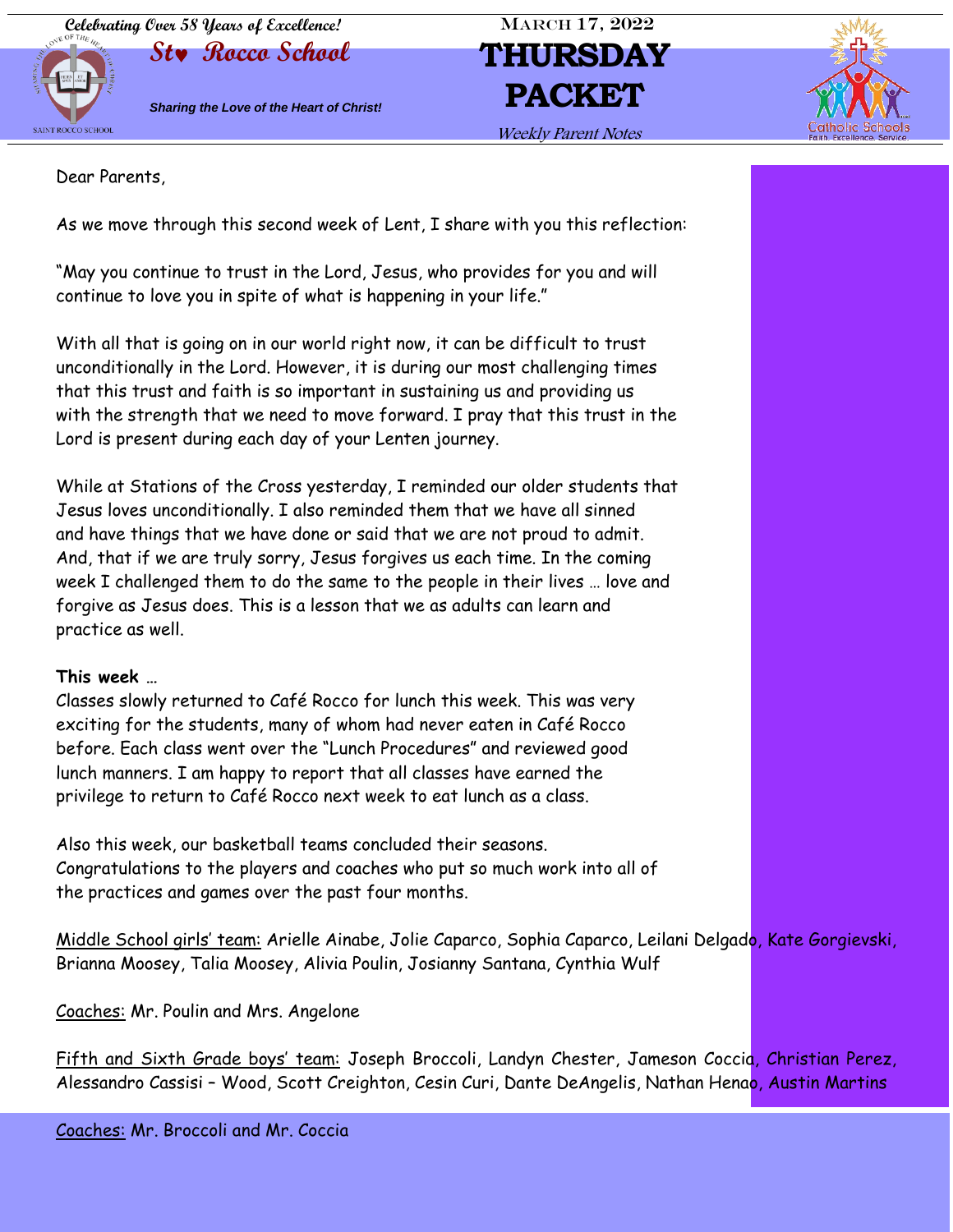#### **Important Academic Reminders …**

We are now officially in the third and final trimester of the school year. Please work with your child on being consistent in their efforts for both homework and assessments. Over the past several weeks, teachers have responded to many phone calls from parents looking for extra credit opportunities or make up work to bring their child's grades up. This is not a practice at St. Rocco School. Students are expected to be responsible for completing and handing their work in on time. The result of not being prepared or turning work in late is a less than satisfactory grade. Children need to accept the consequences of their actions. This is where growth happens and change can be made. Please support the teachers in their efforts to hold the students responsible and accountable in the classroom.

Every student has an agenda and a Thursday Packet Envelope. These are two key communication tools used at St. Rocco School. The agenda is used for homework assignments, projects, quizzes, tests, and notes home from teachers. Please check it each day when your child comes home from school. The Thursday Packet Envelope comes home every Thursday. While the majority of the Thursday Packet is sent electronically, each week there are one or two hard copies that are sent home. For example, this week's Thursday Packet contains information for next week's Spring Picture Day and a permission slip for altar servers. Please sign and return the Thursday Packet each week even if there are no hard copies. This lets the homeroom teacher know that information is getting home.

Due to technical difficulties, final grades for the Second Trimester will be posted for March 24<sup>th</sup>, not March 17<sup>th</sup>.

On this St. Patrick's Day, I leave you with this prayer:

l

"May good luck be with you wherever you go, and your blessings outnumber the shamrocks that grow. May your days be many and your troubles be few, May all God's blessings descend upon you, May peace be within you, May your heart be strong, May you find what you're seeking wherever you roam."

Respectfully, Regina M. Hand

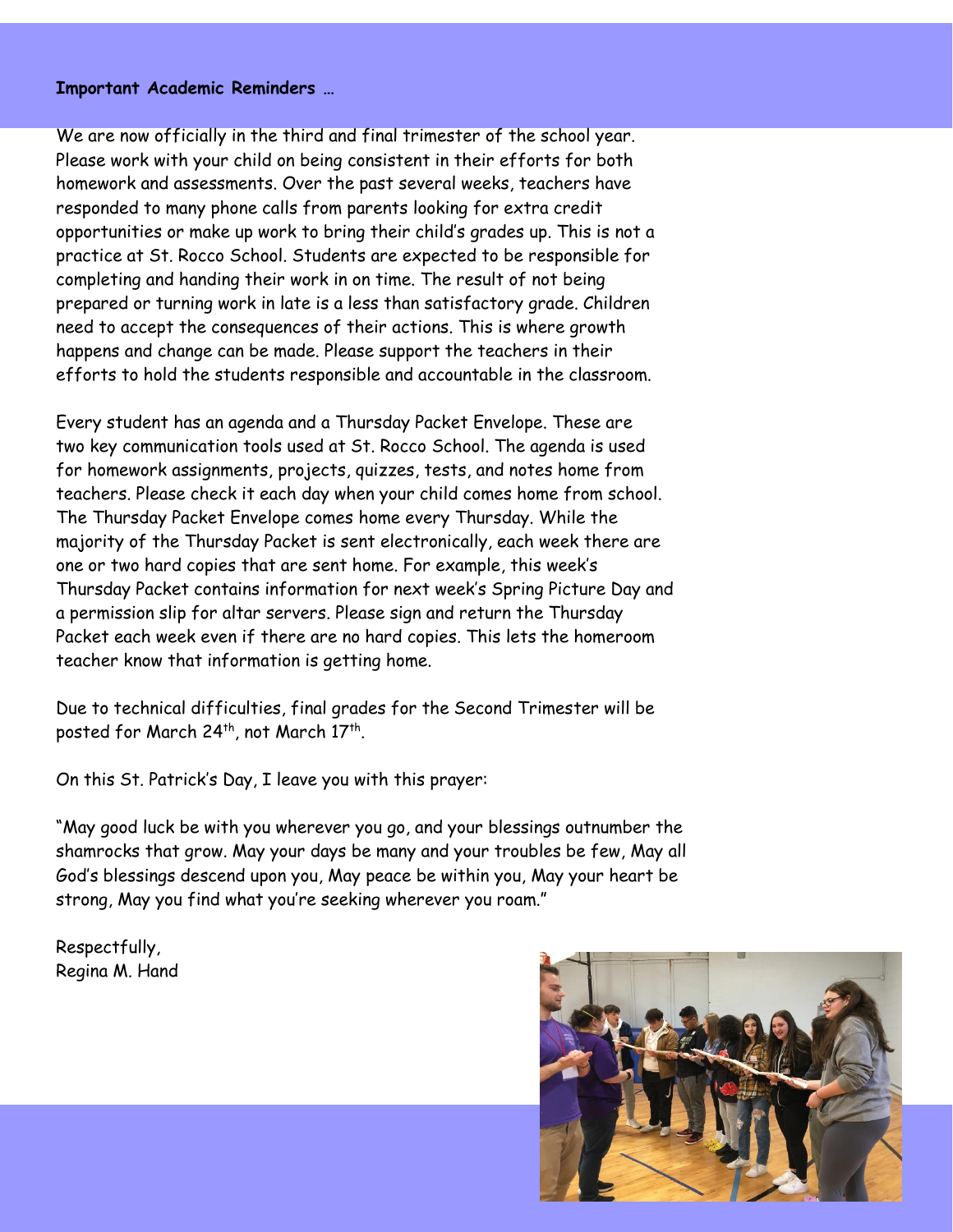## Important Information l

## Re-registration appointments are still on-going. If you have any questions please feel free to reach out to the School Office at 401-944-2993 or office@stroccoschool.org

St. Rocco School is accepting applications for the 2022-2023 school year. Please encourage family and friends to visit our school. "Word of mouth" is the best way to spread the good news about us. Don't forget about our REFERRAL PROGRAM! Please check the website for details. For more than 58 years, St. Rocco has had the distinction and reputation of educating the whole child; spiritually, educationally and socially. We are proud of our accomplishments and we continue to strive to greatness for our students!

FACTS Tuition Assistance Applications – FACTS tuition aid applications for the 2022-2023 school year have started. You can apply by going on to the FACTS management website. Diocesan tuition assistance funds cannot be placed for a student if the family's FACTS application has not been completed. Families must complete a FACTS tuition application every year.

Special note: In addition, in order to receive parishioner rate for the 2022-2023 school year, you must have contributed \$250.00 to St. Rocco Church by December 31, 2021 to receive parishioner rate.



ı

Thank you to all the families who re-registered for the 2022-2023 school year. If you have not registered and would like to; please contact the school office. Also, if you have not already done so please go to

factsmgt.com to set up your payment schedule for the 2022-2023 school year, for those paying monthly. The deadline for FACTS Grant and Aid is April 15th. Please make sure you have submitted all necessary required paperwork.

Stations of the Cross – Every Wednesday during Lent, starting on March 9th, we will attend church to pray the Stations of the Cross. Grades K–4 will attend at 9 a.m. and grades 5–8 will attend at 1:45 p.m. All are welcome.

Stop & Shop – Giftcards are always available in the Rectory Office during office hourse (Monday, Tuesday, Thursday 9-3 & Wed 9-2). The face value of your giftcard purchase goes towards your fundraiser fee.



Spirit Wear – Please call the office before sending in Spirit Wear orders due to limited items available.

> Altar Server Training – St. Rocco School will begin Altar Server training next week for students in grade 4-6. Please see the attached flyer for all details.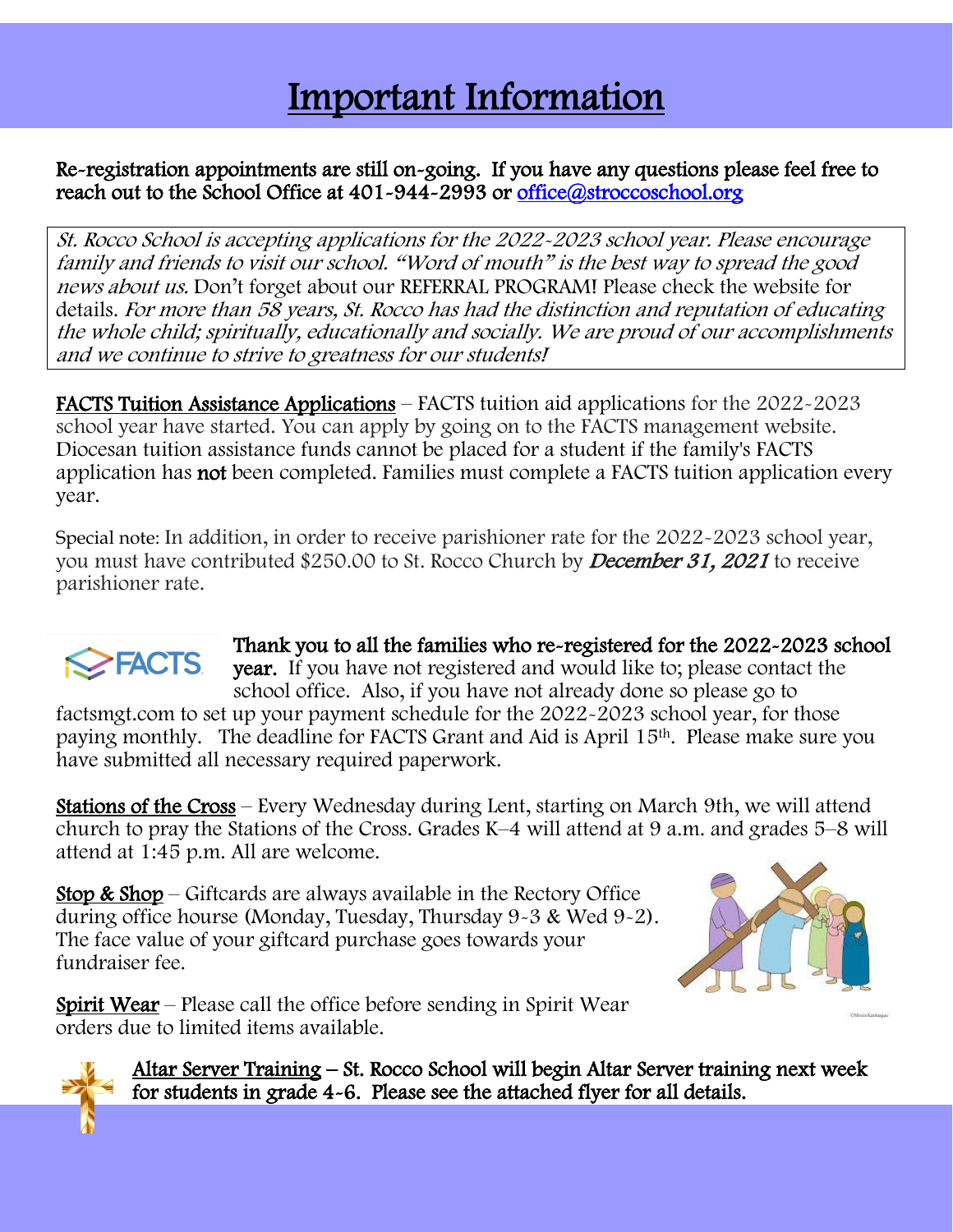

THE AFTER SCHOOL CLUB-Explore a variety of seasonal and holiday crafts, art projects, skits, science experiments and children's literature and poetry in a creative and 'fun' way. This club is for students in grades 1-3. The new session began on Tuesday, March 8th. Tuesday's from 2:35-3:45pm.



FRIENDS OF JESUS PRAYER GROUP - The focus of this group is to continue the teaching of Jesus and to experience his unconditional love through prayer, fellowship, and activities. We invite you and your child to join this group and experience the power of prayer together.



AFTERSCHOOL DANCE PROGRAM – Denise's Dance, classes on Wednesday afternoons from 2:35-3:30pm. Instructor: Miss Denise

BISHOP HENDRICKEN HIGH SCHOOL - Open House on Saturday, March 19th from 12 to 3pm.

INK CARTRIDGE RECYCLING PROGRAM - Bring in 5 empty ink cartridges, and receive a Dress Down Pass to be used on ANY Monday! Please make sure that the ink cartridges are labeled with your child's name.

SAFETY NEWS – For the safety of our students, families and faculty, please do not make any U turns in front of the school.

DRESS DOWN  $\overline{DAY}$  – Tuesday, was our Dress Down Day for the Rice Bowl collection. Students dressed in purple. Thank you to all those who participated. We collected a \$135.00.

OPERATION RICE BOWLS – Your donations are truly appreciated by those who are less fortunate. Thank you for changing lives this Lenten Season. Please send donations in check form by Tuesday, April 12th.



**YEARBOOK ORDERS**  $\sim$  Please be sure to order a yearbook that captures the amazing memories of your child's school year! (REMINDER to GRADE 8 Parents: DO NOT ORDER  $\sim$  the payment for a personalized yearbook was included in your child's graduation dues.)



UMBRELLA SALE  $\sim$  Now available for purchase are SRS umbrellas. Cost \$15.00 each. They are maroon and white with our logo imprinted on them. Umbrellas are available in the School Office.

 $CLASS VIDEO$  - Eighth graders are required to send to school three pictures: one baby, one from elementary school years and a current photo. These photos will be used for their class video to be shown at the Awards Celebration. Please be sure to LABEL back of your photos, preferably with an Address Label. Writing directly on the back of photo may cause damage to it. All photos will be returned. Thank you to Mrs. Kozaczka-Poulin for volunteering to make the video.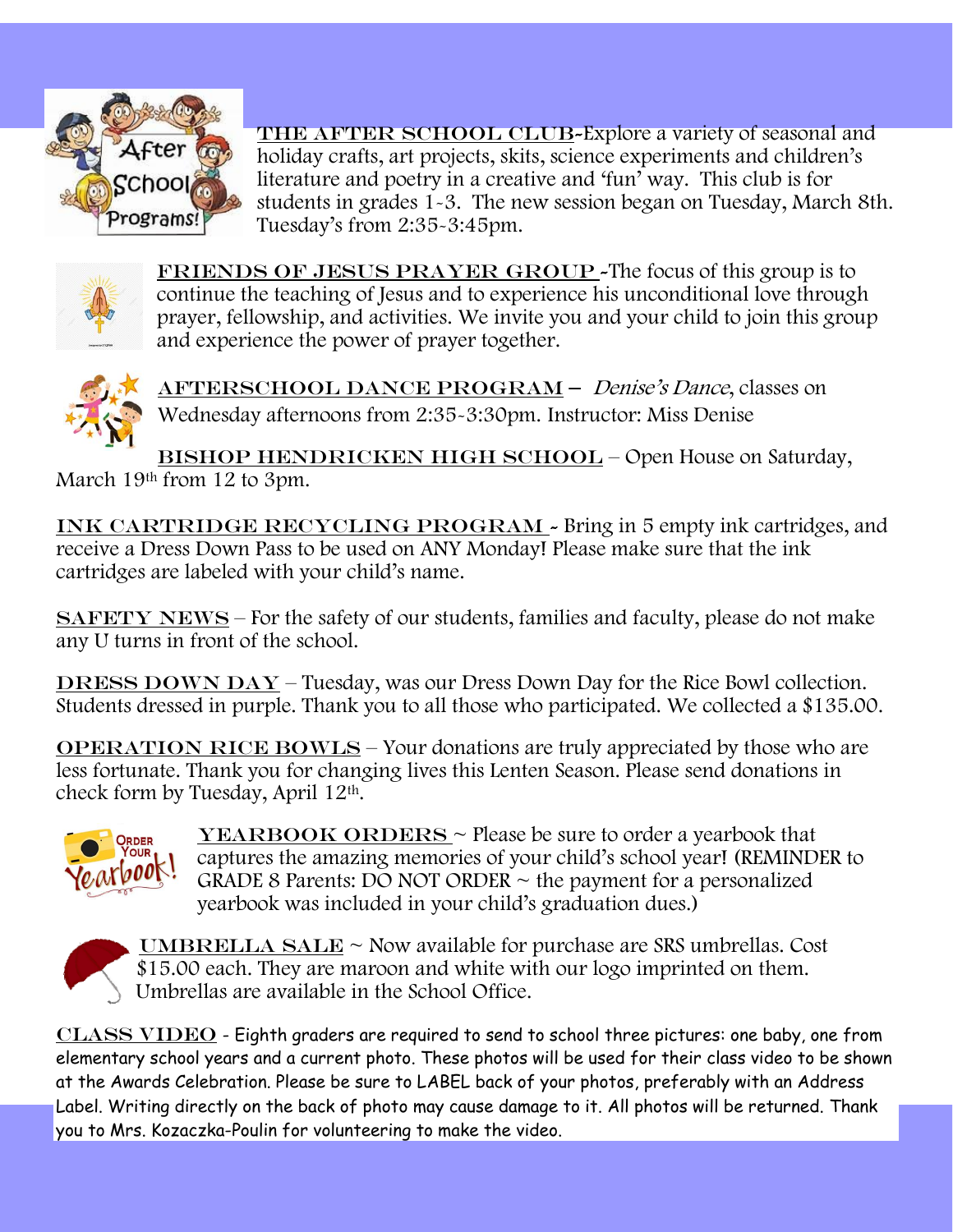## Classroom News that Mrs. Ciunci



During this Lenten Season we are practicing for the reenactment of the Living Stations of the Cross. This journey of Jesus to Calvary as seen through Mary's eyes, is a beautiful and solemn reminder of Jesus' last day on Earth as a man. Students will follow Jesus' path in the Living Stations of the Cross on Wednesday, April 13<sup>th</sup> at 1:15 in our church.

In Reading, students have finished Tales of a Fourth Grade Nothing. They so enjoyed the antics of Peter and Fudge that we have now moved on to Superfudge! We also continue to use our textbook to read stories of various genres and practice important reading skills. In math, we have continued to work on computation skills along with measurement, graphing and probability. Very soon we will be moving on to fractions!

In science, we will be discussing force and motion with some fun experiments. In Social Studies

we will be working on our state fair projects. Students are researching a state, and creating a project including their state's information, climate, coat of arms, recipe and famous person from their state. They have written letters to various Chambers of Commerce in their states asking for

information, maps and brochures. The mail is rolling in! Students will present their projects to parents and the school in May.



The fourth graders are also learning Spanish, and practicing daily with technology. They use Chromebooks and the Technology Lab to practice with Word and Power Point. Students are learning problem solving skills through our Second Step Program. They have learned to solve a problem they must remain calm, think of solutions, explore consequences, and pick the best solution.

It is hard to believe it is already the third trimester! I am so proud of the hard work of each and every one of these students and look forward to what is still to come over the next few months.









Fourth grade continues **the state of the busy and exciting.**